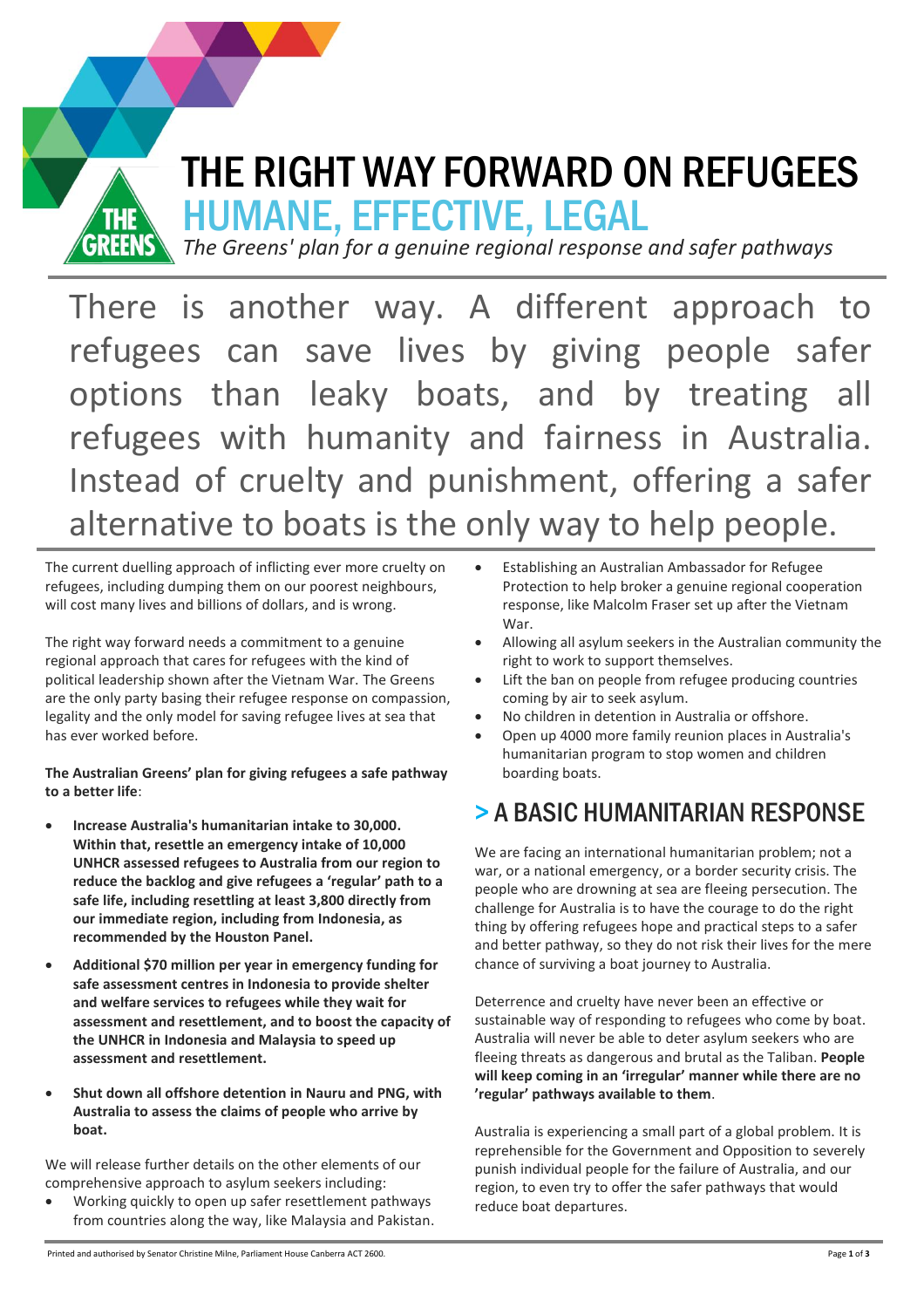

We know that Nauru and Manus Island are no place for traumatised refugees, especially children. The UNHCR has consistently reported that conditions in the detention camps are harsh, cramped, hot, unhygienic, tantamount to arbitrary detention, inconsistent with international human rights standards and leading to deteriorating mental health. We know that neither PNG nor Nauru has the capacity to assess protection claims or give refugee families the safe future they are entitled to seek.

Led by the major parties in their race to the bottom, Australia has lost its way. The Greens want to turn this around. It is crucial that our refugee response be geared towards a genuine regional arrangement, founded on compassion, practicality, cost-effectiveness and our international legal obligations under the Refugee Convention.

#### > 30,000 'REGULAR' PATHWAYS WILL **REDUCE UNSAFE BOAT JOURNEYS**

As noted in the Houston Panel Report, Australia's Humanitarian Program is a significant contribution to meeting our international obligations by offering protection to asylum seekers who are found to be refugees under the Refugees Convention.<sup>ii</sup>

The Greens will increase Australia's humanitarian intake by an additional 10,000 to 30,000 per year as a key element of our plan to save lives and provide safer pathways for refugees.

The Houston Panel Report strongly advocated an increase in Australia's humanitarian intake up to 27,000 arguing:

"It would give greater hope and confidence to asylum seekers in the region that regular migration pathways and international protection arrangements provide a practical, realistic and better alternative to dangerous boat voyages to Australia. It would enable Australia to assist in meeting growing humanitarian needs in our region in a fair and timely way. It would support Australian strategies to encourage other international resettlement countries to assist in more expansive ways. A substantially increased and more regionally focused Humanitarian Program would also contribute importantly to the strengthening of regional cooperation on asylum issues."

The Houston Panel also recommended Australia take 3,800 refugees out of Indonesia, giving them a safer pathway to protection. The Government has failed to act on this recommendation leaving thousands of refugees feeling more and more desperate to try anything to get to Australia. Australia only committed to taking 600 refugees from Indonesia this year even though there are approximately 1,938 assessed refugees and 7,288 UNHCR registered asylum seekers waiting in Indonesia.<sup>iv</sup>

The Australian Greens have heard anecdotally from officials and refugees themselves that boat departures reduce when there is a prospect of increased direct settlement.

We welcomed the Government's commitment to increase the humanitarian program by 6,250 last year as an important first step. However, instead of spending billions of dollars on inhumane detention centres in Nauru and PNG, Australia could give hope to asylum seekers in Indonesia and give them a reason not to embark on dangerous, risky boat journeys by further increasing our humanitarian program.

The independent Parliamentary Budget Office has costed an increase to the humanitarian program to 30,000 at \$2.5 billion over the forward estimates.

In contrast the budget demonstrates the Government intends to spend \$7.2 billion on Offshore Asylum Seeker Management.

Australia has a long and proud history of settling refugees, after World War II, in the aftermath of the Vietnam War and in the last few decades from places around the world. We have the capacity, the compassion and the understanding of the social, economic and cultural contributions refugees make to Australia and should be welcoming people fleeing persecution.

#### > SAFETY IN OUR REGION WILL HELP **REDUCE UNSAFE BOAT JOURNEYS**

Australia must support better and safer refugee assessments in Indonesia to clear the backlog and stop people being forced by dire circumstances onto dangerous boats.

Consistent with the Houston Panel's recommendation, the Greens will boost funding to asylum seeker services in Indonesia by another \$70 million per annum to assist with international engagement and capacity-building activities.

We must inject those funds into places where refugee adults and children are currently waiting in unliveable and poverty stricken conditions - not after, but before anyone gets on a boat in desperation. Providing safety in the form of assessment centres, run by the UNHCR, international welfare organisations and local services, would give refugees hope and a reason to stay on shore.

The Houston Panel noted the importance of boosting the capacity of transit and source countries to manage and care for asylum seekers and recommended that the current funding of \$70 million be doubled, but in early 2013 only \$5 million had been promised to the UNHCR by the government.

As the wealthiest nation in our region with the greatest capacity to help, Australia needs to lead efforts to improve the circumstances of refugees in our region. These funds would go towards maintaining the physical safety of refugees (who do not